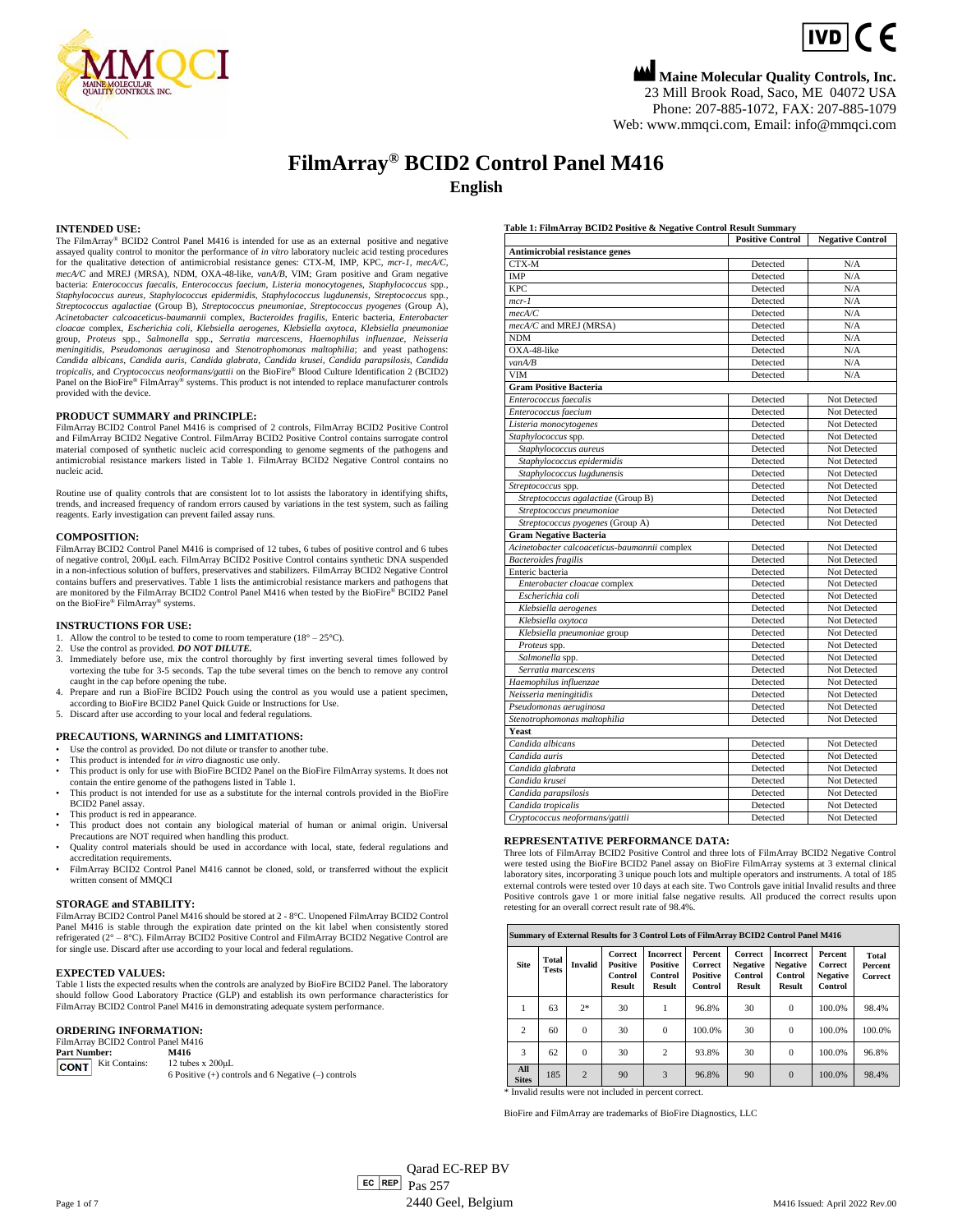

**Maine Molecular Quality Controls, Inc.** 23 Mill Brook Road, Saco, ME 04072 États-Unis Téléphone : 207-885-1072, FAX : 207-885-1079

Web [: www.mmqci.com,](http://www.mmqci.com/) E-mail : [info@mmqci.com](mailto:info@mmqci.com)

### **FilmArray® BCID2 Control Panel M416 Français**

#### **UTILISATION PRÉVUE :**

Le FilmArray® BCID2 Control Panel M416 est destiné à être utilisé comme contrôle de qualité externe par test positif et négatif pour analyser les performances des procédures de test d'acide nucléique en laboratoire *in vitro* pour la détection qualitative des gènes de résistance aux antimicrobiens : CTX-M, IMP, KPC, *mcr-1*, *mecA/C*, *mecA/C* et MREJ (MRSA), NDM, type OXA-48*, vanA/B*, VIM ; bactéries à Gram positif et à Gram négatif : *Enterococcus faecalis*, *Enterococcus faecium*, *Listeria monocytogenes*, Staphylococcus spp., Staphylococcus aureus, Staphylococcus epidermidis, Staphylococcus lugdunensis,<br>Streptococcus spp., Streptococcus agalactiae (groupe B), Streptococcus pneumoniae, Streptococcus pyogenes (groupe A), complexe Acinetobacter calcoaceticus-baumannii, Bacteroides fragilis, Bactéries<br>entériques, complexe *Enterobacter cloacae, Escherichia coli, Klebsiella aerogenes, Klebsiella oxytoca*, groupe Klebsiella pneumoniae, Proteus spp., Salmonella spp., Serratia marcescens, Haemophilus<br>influenzae, Neisseria meningitidis, Pseudomonas aeruginosa et Stenotrophomonas maltophilia ; et les<br>levures pathogènes : Candida parapsilosis, Candida tropicalis, et Cryptococcus neoformans/gattii sur le BioFire® Blood Culture<br>Identification 2 (BCID2) Panel sur les systèmes BioFire® FilmArray®. Ce produit n'est pas destiné<br>à remplacer les contrôles

**PRÉSENTATION ET PRINCIPE DU PRODUIT :**<br>Le FilmArray BCID2 Contrôle positif FilmArray BCID2 contrôles, le contrôle positif FilmArray<br>BCID2 et le contrôle négatif FilmArray BCID2. Le contrôle positif FilmArray BCID2 contien

L'utilisation de routine des contrôles de qualité qui présentent une homogénéité lot par lot suffisante permettent aux laboratoires d'identifier les changements, les tendances et l'augmentation des erreurs aléatoires causées par les variations du système d'analyse, comme une défaillance des réactifs. Une analyse précoce peut prévenir l'échec des séries de tests.

#### **COMPOSITION :**

Le FilmArray BCID2 Control Panel M416 est composé de 12 tubes, 6 tubes de contrôle positif et 6 tubes de contrôle négatif, 200 µl chacun. Le contrôle positif FilmArray BCID2 contient de l'ADN synthétique<br>en suspension dans une solution non infectieuse de tampons, de conservateurs et de stabilisateurs.<br>Le contrôle négatif F les marqueurs de résistance antimicrobienne et les agents pathogènes qui sont surveillés par le FilmArray BCID2 Control Panel M416 lorsqu'ils sont testés par le BioFire® BCID2 Panel sur les systèmes BioFire® FilmArray®.

#### **DIRECTIVES D'UTILISATION :**

1. Laisser le produit de contrôle à la température de la pièce jusqu'à ce qu'il atteigne une température de (18 à 25 °C).

- 2. Utilisez le produit de contrôle tel quel. *NE PAS DILUER.*
- 3. Immédiatement avant l'utilisation, mélanger soigneusement le contrôle en inversant d'abord plusieurs<br>fois le tube, puis en l'agitant par vortex pendant 3 à 5 secondes. Tapoter le tube plusieurs fois sur la<br>paillasse pou
- échantillon de patient, conformément au Guide rapide ou au mode d'emploi du BioFire BCID2 Panel.
- 5. Jeter chaque bouteille après usage conformément aux réglementations locales et fédérales.

#### **PRÉCAUTIONS, AVERTISSEMENTS et LIMITATIONS :**

- Utiliser le produit de contrôle tel quel. Ne pas diluer ou transférer dans un autre tube. Ce produit est destiné uniquement aux tests diagnostiques *in vitro*.
- 
- Ce produit est uniquement destiné à être utilisé avec le BioFire BCID2 Panel sur les systèmes BioFire FilmArray. Il ne contient pas l'intégralité du génome des agents pathogènes répertoriés dans le tableau 1.
- Ce produit n'est pas destiné à être utilisé comme substitut des contrôles internes fournis dans le test BioFire BCID2 Panel.
- Ce produit est d'aspect rouge.
- Ce produit ne contient aucune matière biologique d'origine humaine ou animale. Le respect des précautions universelles n'est PAS nécessaire lors de la manipulation de ce produit. • Les matériaux de contrôle de la qualité doivent être utilisés conformément aux réglementations
- locales, nationales et fédérales, et aux exigences d'accréditation. Le FilmArray BCID2 Control Panel M416 ne peut être cloné, vendu ou transféré sans le consentement
- écrit explicite de MMQCI.

#### **ENTREPOSAGE ET STABILITÉ :**

Le FilmArray BCID2 Control Panel M416 doit être conservé entre 2 et 8 °C. Le FilmArray BCID2 Control<br>Panel M416 non ouvert est stable jusqu'à la date de péremption imprimée sur l'étiquette du kit s'il est<br>conservé au réfri réglementations locales et fédérales.

#### **VALEURS ATTENDUES :**

Le tableau 1 répertorie les résultats attendus lorsque les contrôles sont analysés par le BioFire BCID2<br>Panel. Le laboratoire doit suivre les bonnes pratiques de laboratoire (BPL) et établir ses propres<br>caractéristiques de performance adéquate du système.

#### **PROCÉDURES DE COMMANDE :**

#### FilmArray BCID2 Control Panel M416 **Numéro du produit :**<br> **EXALLEXENTERENTE DE LA EXACTE DE LA EXACTE DE LA EXACTE DE LA EXACTE DE LA EXACTE DE LA EXACTE DE LA EXACTE DE LA EXACTE DE LA EXACTE DE LA EXACTE DE LA EXACTE DE LA EXACTE DE LA EXACTE DE LA EXACTE**



6 contrôles positifs (+) et 6 contrôles négatifs (-)

#### **Tableau 1 : Contrôle positif et négatif FilmArray BCID2** — **Résumé des résultats**

|                                                | Contrôle positif | Contrôle négatif |
|------------------------------------------------|------------------|------------------|
| Gènes de résistance aux antimicrobiens         |                  |                  |
| CTX-M                                          | Détecté          | S.O.             |
| IMP                                            | Détecté          | S.O.             |
| <b>KPC</b>                                     | Détecté          | S.O.             |
| $mcr-1$                                        | Détecté          | S.O.             |
| mecA/C                                         | Détecté          | S. O.            |
| mecA/C et MREJ (MRSA)                          | Détecté          | S.O.             |
| <b>NDM</b>                                     | Détecté          | S.O.             |
| Type OXA-48                                    | Détecté          | S.O.             |
| van A/B                                        | Détecté          | S.O.             |
| <b>VIM</b>                                     | Détecté          | S.O.             |
| Bactéries à Gram positif                       |                  |                  |
| Enterococcus faecalis                          | Détecté          | Non détecté      |
| Enterococcus faecium                           | Détecté          | Non détecté      |
| Listeria monocytogenes                         | Détecté          | Non détecté      |
| Staphylococcus spp.                            | Détecté          | Non détecté      |
| Staphylococcus aureus                          | Détecté          | Non détecté      |
| Staphylococcus epidermidis                     | Détecté          | Non détecté      |
| Staphylococcus lugdunensis                     | Détecté          | Non détecté      |
| Streptococcus spp.                             | Détecté          | Non détecté      |
| Streptococcus agalactiae (Groupe B)            | Détecté          | Non détecté      |
| Streptococcus pneumoniae                       | Détecté          | Non détecté      |
| Streptococcus pyogenes (Groupe A)              | Détecté          | Non détecté      |
| Bactéries à Gram négatif                       |                  |                  |
| Complexe Acinetobacter calcoaceticus-baumannii | Détecté          | Non détecté      |
| <b>Bacteroides</b> fragilis                    | Détecté          | Non détecté      |
| Bactéries entériques                           | Détecté          | Non détecté      |
| Complexe Enterobacter cloacae                  | Détecté          | Non détecté      |
| Escherichia coli                               | Détecté          | Non détecté      |
| Klebsiella aerogenes                           | Détecté          | Non détecté      |
| Klebsiella oxytoca                             | Détecté          | Non détecté      |
| Groupe Klebsiella pneumoniae                   | Détecté          | Non détecté      |
| Proteus spp.                                   | Détecté          | Non détecté      |
| Salmonella spp.                                | Détecté          | Non détecté      |
| Serratia marcescens                            | Détecté          | Non détecté      |
| Haemophilus influenzae                         | Détecté          | Non détecté      |
| Neisseria meningitidis                         | Détecté          | Non détecté      |
| Pseudomonas aeruginosa                         | Détecté          | Non détecté      |
| Stenotrophomonas maltophilia                   | Détecté          | Non détecté      |
| Levure                                         |                  |                  |
| Candida albicans                               | Détecté          | Non détecté      |
| Candida auris                                  | Détecté          | Non détecté      |
| Candida glabrata                               | Détecté          | Non détecté      |
| Candida krusei                                 | Détecté          | Non détecté      |
| Candida parapsilosis                           | Détecté          | Non détecté      |
| Candida tropicalis                             | Détecté          | Non détecté      |
| Cryptococcus neoformans/gattii                 | Détecté          | Non détecté      |

#### **DONNÉES DE PERFORMANCE REPRÉSENTATIVES :**

Trois lots de contrôle positif FilmArray BCID2 et trois lots de contrôle négatif FilmArray BCID2 ont été testés à l'aide du test BioFire BCID2 Panel sur les systèmes BioFire FilmArray dans 3 sites de laboratoires cliniques externes, comprenant 3 lots de cassettes uniques et plusieurs opérateurs et instruments. Au total, 185 contrôles externes ont été testés pendant 10 jours sur chaque site. Deux contrôles ont donné des résultats initiaux non valides et trois contrôles positifs ont donné 1 ou plusieurs résultats initiaux faux négatifs. Tous ont produit des résultats corrects lors du nouveau test, soit un taux de résultats corrects global de 98,4 %.

|                          | Résumé des résultats externes pour 3 lots de contrôle de FilmArray BCID2 Control Panel M416 |                 |                                                      |                                                     |                                               |                                                      |                                              |                                               |                                              |
|--------------------------|---------------------------------------------------------------------------------------------|-----------------|------------------------------------------------------|-----------------------------------------------------|-----------------------------------------------|------------------------------------------------------|----------------------------------------------|-----------------------------------------------|----------------------------------------------|
| <b>Site</b>              | Total<br>des tests                                                                          | <b>Invalide</b> | <b>Résultat</b><br>correct du<br>contrôle<br>positif | <b>Résultat de</b><br>contrôle<br>positif<br>erroné | Pourcentage<br>contrôle<br>positif<br>correct | <b>Résultat</b><br>correct du<br>contrôle<br>négatif | Résultat de<br>contrôle<br>négatif<br>erroné | Pourcentage<br>contrôle<br>négatif<br>correct | <b>Total des</b><br>pourcentages<br>corrects |
|                          | 63                                                                                          | $2*$            | 30                                                   |                                                     | 96.8%                                         | 30                                                   | $\Omega$                                     | 100.0%                                        | 98.4%                                        |
| $\overline{c}$           | 60                                                                                          | $\Omega$        | 30                                                   | $\Omega$                                            | 100.0%                                        | 30                                                   | $\Omega$                                     | 100.0%                                        | 100.0%                                       |
| 3                        | 62                                                                                          | $\Omega$        | 30                                                   | $\overline{c}$                                      | 93.8%                                         | 30                                                   | $\Omega$                                     | 100.0%                                        | 96.8%                                        |
| <b>Tous les</b><br>sites | 185                                                                                         | $\overline{2}$  | 90                                                   | 3                                                   | 96.8%                                         | 90                                                   | $\Omega$                                     | 100.0%                                        | 98.4 %                                       |

\* Les résultats invalides n'ont pas été inclus dans le pourcentage correct.

BioFire et FilmArray sont des marques de commerce de BioFire Diagnostics, LLC.

Page 2 sur 7  $\begin{array}{|c|c|c|c|c|}\n\hline\n\text{Ec} & \text{REP} \\
\hline\n\end{array}$ Qarad EC-REP BV  $E$ C REP  $P$ as 257 2440 Geel, Belgique M416 Publié : Avril 2022 Rév. 00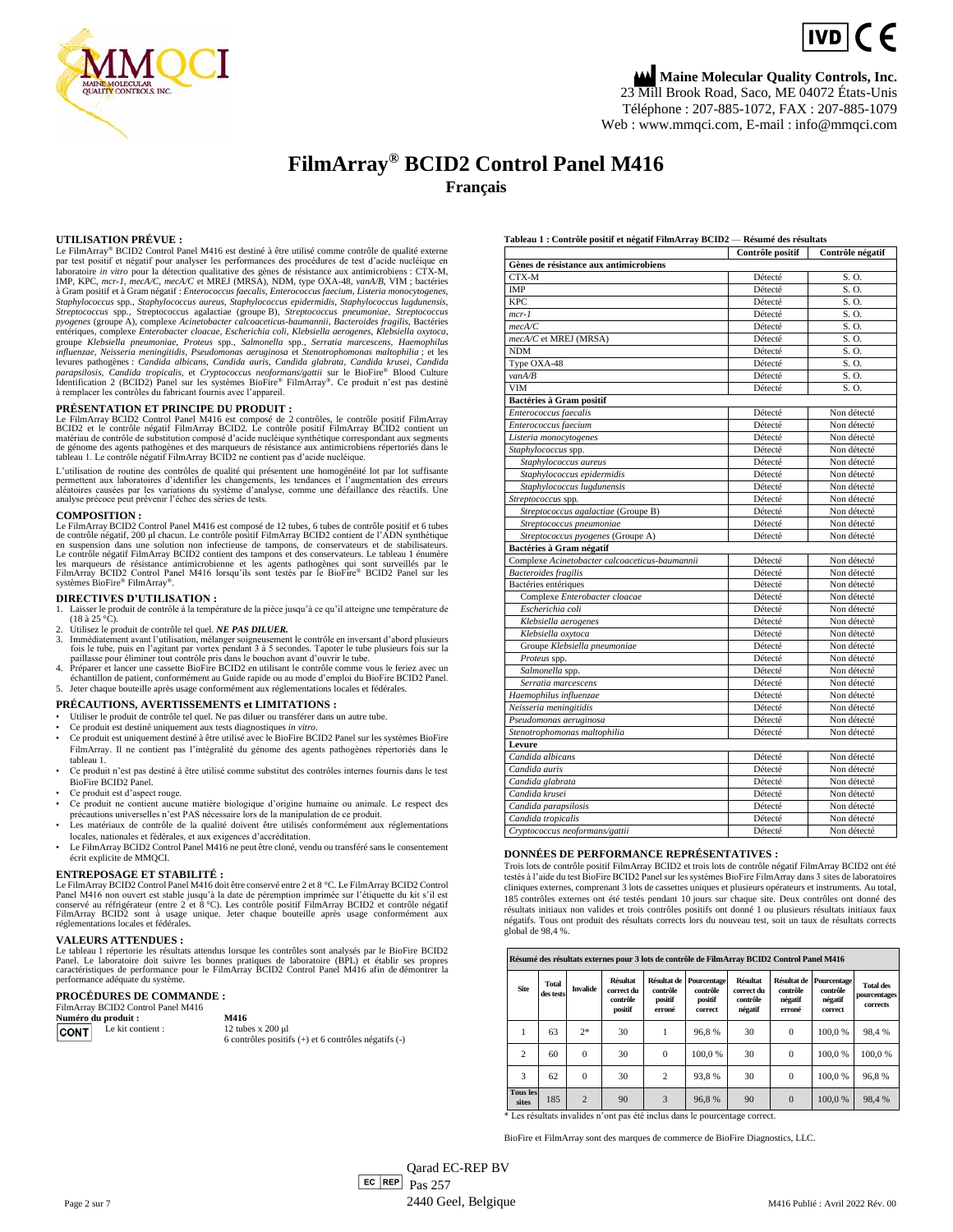

## **Maine Molecular Quality Controls, Inc.**

IVD|( ←

23 Mill Brook Road, Saco, ME 04072 USA

Telefon: 207-885-1072, FAX: 207-885-1079 Homepage: [www.mmqci.com,](http://www.mmqci.com/) E-Mail [info@mmqci.com](mailto:info@mmqci.com)

## **FilmArray® BCID2 Control Panel M416**

#### **Deutsch**

**VORGESEHENER VERWENDUNGSZWECK:**

Das FilmArray® BCID2 Control Panel M416 ist für die Verwendung als externe positive und negative Qualitätskontrolle zur Überwachung der Leistung von *In-vitro*-Labor-Nukleinsäure-Testverfahren für den qualitativen Nachweis von antimikrobiellen Resistenzgenen vorgesehen: CTX-M, IMP, KPC, *mcr-1*, *mecA/C*, *mecA/C* und MREJ (MRSA), NDM, OXA-48-ähnlich*, vanA/B*, VIM; grampositive und gramnegative Bakterien: *Enterococcus faecalis*, *Enterococcus faecium*, *Listeria monocytogenes*, *Staphylococcus* spp., Staphylococcus aureus, Staphylococcus epidermidis, Staphylococcus lugdunensis, Streptococcus spp.,<br>Streptococcus agalactiae (Gruppe B), Streptococcus pneumoniae, Streptococcus pyogenes (Gruppe A), Acinetobacter calcoaceticus-baumannii-Komplex, Bacteroides fragilis, Darmbakterienbakterien,<br>Enterobacter-cloacae-Komplex, Escherichia-coli, Klebsiella-aerogenes, Klebsiella-oxytoca, Klebsiella *pneumoniae*-Gruppe, *Proteus* spp., *Salmonella* spp., *Serratia marcescens*, *Haemophilus influenzae*, *Neisseria meningitidis*, *Pseudomonas aeruginosa* und *Stenotrophomonas maltophilia*; und Hefeerreger: *Candida*  albicans, Candida auris, Candida glabrata, Candida krusei, Candida parapsilosis, Candida tropicalis und<br>Cryptococcus neoformans/gattii auf dem BioFire® Blood Culture Identification 2 (BCID2) Panel auf den BioFire® FilmArray® Systemen. Dieses Produkt ist nicht dazu bestimmt, die mit dem Gerät mitgelieferten Bedienelemente des Herstellers zu ersetzen.

#### **PRODUKTZUSAMMENFASSUNG und WIRKUNGSPRINZIP:**

Das FilmArray BCID2 Control Panel M416 besteht aus 2 Kontrollen, die FilmArray BCID2 positive Kontrollgruppe und die FilmArray BCID2 negative Kontrollgruppe. Die FilmArray BCID2 positive Kontrollgruppe enthält Surrogat-Kontrollmaterial, das aus synthetischer Nukleinsäure besteht, die den Genomsegmenten der in Tabelle 1 aufgeführten Krankheitserreger und antimikrobiellen Resistenzmarker entspricht. Die FilmArray BCID2 negative Kontrollgruppe enthält keine Nukleinsäure.

Durch routinemäßige Qualitätsprüfungen, die Los für Los identisch sind, kann ein Labor Veränderungen,<br>Entwicklungen und eine möglicherweise ansteigende Häufigkeit von zufälligen Fehlern erkennen, die<br>durch systeminterne Um

#### **ZUSAMMENSETZUNG:**

Das FilmArray BCID2 Control Panel M416 besteht aus 12 Röhrchen, 6 Röhrchen mit positiver Kontrolle und 6 Röhrchen mit negativer Kontrolle, jeweils 200 µl. Die FilmArray BCID2 positive Kontrollgruppe<br>enthält synthetische DNA, die in einer nicht infektiösen Lösung aus Puffern, Konservierungsmitteln und<br>Stabilisatoren susp

#### **GEBRAUCHSANWEISUNG:**

- 1. Warten Sie vor dem Test, bis die Kontrollgruppe sich auf Zimmertemperatur (18 °C bis 25 °C) erwärmt hat.<br>erwärmt hat.<br>2. Wenden Sie die Kontrollgruppe wie vorgesehen an. *NICHT VERDÜNNEN*.
- 3. Mischen Sie die Kontrollgruppe unmittelbar vor der Verwendung gründlich, indem Sie das Röhrchen zunächst mehrmals umdrehen und dann 3 bis 5 Sekunden lang vortexen. Klopfen Sie vor dem Öffnen mehrmals mit dem Röhrchen auf die Arbeitsfläche. So entfernen Sie möglicherweise im Deckel verbliebene Reste der Kontrollsubstanz.
- 
- 4. Bereiten Sie einen BioFire BCID2-Riegel vor und verwenden Sie die Kontrollgruppe wie eine<br>Patientenprobe gemäß der Kurzanleitung oder der Gebrauchsanweisung des BioFire BCID2 Panel.<br>5. Bitte entsorgen Sie sie nach der V Gesetzgebung.
- **VORSICHTSMASSNAHMEN, WARNHINWEISE und EINSCHRÄNKUNGEN:** • Wenden Sie die Kontrollgruppe wie vorgesehen an. Nicht verdünnen oder in ein anderes Röhrchen

umfüllen.

- Dieses Produkt ist für die *In-vitro*-Diagnostik bestimmt.
- Dieses Produkt ist nur zur Verwendung mit dem BioFire BCID2 Panel auf den BioFire FilmArray-Systemen bestimmt. Es enthält nicht das gesamte Genom der in Tabelle 1 aufgeführten Krankheitserreger.
- Dieses Produkt ist nicht als Ersatz für die internen Kontrollgruppen des BioFire BCID2 Panel-Assays gedacht.
- Dieses Produkt sieht rot aus. Dieses Produkt enthält keine biologischen Substanzen menschlichen oder tierischen Ursprungs.
- Allgemein gültige Vorsichtsmaßnahmen sind bei der Nutzung dieses Produktes NICHT erforderlich.<br>• Qualitätskontrollmaterialien sollten in Übereinstimmung mit den örtlichen, staatlichen und<br>bundesstaatlichen Vorschriften und
- Das FilmArray BCID2 Control Panel M416 darf nicht ohne ausdrückliche schriftliche Zustimmung des MMQCI geklont, verkauft oder übertragen werden.

#### **LAGERUNG und HALTBARKEIT:**

Das FilmArray BCID2 Control Panel M416 sollte bei 2 bis 8 °C gelagert werden. Ungeöffnetes FilmArray<br>BCID2 Control Panel M416 ist bis zu dem auf dem Kit-Etikett aufgedruckten Ablaufdatum haltbar, wenn<br>es durchgehend geküh

#### **ZU ERWARTENDE WERTE:**

Tabelle 1 zeigt die erwarteten Ergebnisse, wenn die Kontrollgruppen mit dem BioFire BCID2 Panel<br>analysiert werden. Das Labor sollte die gute Laborpraxis (GLP) befolgen und seine eigenen<br>Leistungsmerkmale für das FilmArray Systemleistung nachzuweisen.

#### **BESTELLINFORMATIONEN:**

FilmArray BCID2 Control Panel M416<br>Artikelnummer: M416 **Artikelnummer: M416**<br>**CONT** Inhalt des Testkits: 12 Röhrchen à 200 ul CONT Inhalt des Testkits:

6 positive (+) Kontrollgruppen und 6 negative (-) Kontrollgruppen

**Tabelle 1: FilmArray BCID2 positive und negative Kontrollgruppen Zusammenfassung** 

| der Ergebnisse                                | <b>Positive</b> | <b>Negative</b>    |
|-----------------------------------------------|-----------------|--------------------|
| Antimikrobielle Resistenzgene                 |                 |                    |
| CTX-M                                         | Nachgewiesen    | k.A.               |
| <b>IMP</b>                                    | Nachgewiesen    | k.A.               |
| <b>KPC</b>                                    | Nachgewiesen    | k.A.               |
| $mcr-1$                                       | Nachgewiesen    | k.A.               |
| mecA/C                                        | Nachgewiesen    | k.A.               |
| mecA/C und MREJ (MRSA)                        | Nachgewiesen    | k.A.               |
| <b>NDM</b>                                    | Nachgewiesen    | k.A.               |
| OXA-48-ähnlich                                | Nachgewiesen    | k.A.               |
| van A/B                                       | Nachgewiesen    | k.A.               |
| <b>VIM</b>                                    | Nachgewiesen    | k.A.               |
| <b>Grampositive Bakterien</b>                 |                 |                    |
| Enterococcus faecalis                         | Nachgewiesen    | Nicht nachgewiesen |
| Enterococcus faecium                          | Nachgewiesen    | Nicht nachgewiesen |
| Listeria monocytogenes                        | Nachgewiesen    | Nicht nachgewiesen |
| Staphylococcus spp.                           | Nachgewiesen    | Nicht nachgewiesen |
| Staphylococcus aureus                         | Nachgewiesen    | Nicht nachgewiesen |
| Staphylococcus epidermidis                    | Nachgewiesen    | Nicht nachgewiesen |
| Staphylococcus lugdunensis                    | Nachgewiesen    | Nicht nachgewiesen |
| Streptococcus spp.                            | Nachgewiesen    | Nicht nachgewiesen |
| Streptococcus agalactiae (Gruppe B)           | Nachgewiesen    | Nicht nachgewiesen |
| Streptococcus pneumoniae                      | Nachgewiesen    | Nicht nachgewiesen |
| Streptococcus pyogenes (Gruppe A)             | Nachgewiesen    | Nicht nachgewiesen |
| <b>Gramnegative Bakterien</b>                 |                 |                    |
| Acinetobacter calcoaceticus-baumannii-Komplex | Nachgewiesen    | Nicht nachgewiesen |
| <b>Bacteroides</b> fragilis                   | Nachgewiesen    | Nicht nachgewiesen |
| Darmbakterien                                 | Nachgewiesen    | Nicht nachgewiesen |
| Enterobacter cloacae--Komplex                 | Nachgewiesen    | Nicht nachgewiesen |
| Escherichia coli                              | Nachgewiesen    | Nicht nachgewiesen |
| Klebsiella aerogenes                          | Nachgewiesen    | Nicht nachgewiesen |
| Klebsiella oxytoca                            | Nachgewiesen    | Nicht nachgewiesen |
| Klebsiella pneumoniae-Gruppe                  | Nachgewiesen    | Nicht nachgewiesen |
| Proteus spp.                                  | Nachgewiesen    | Nicht nachgewiesen |
| Salmonella spp.                               | Nachgewiesen    | Nicht nachgewiesen |
| Serratia marcescens                           | Nachgewiesen    | Nicht nachgewiesen |
| Haemophilus influenzae                        | Nachgewiesen    | Nicht nachgewiesen |
| Neisseria meningitidis                        | Nachgewiesen    | Nicht nachgewiesen |
| Pseudomonas aeruginosa                        | Nachgewiesen    | Nicht nachgewiesen |
| Stenotrophomonas maltophilia                  | Nachgewiesen    | Nicht nachgewiesen |
| Hefe                                          |                 |                    |
| Candida albicans                              | Nachgewiesen    | Nicht nachgewiesen |
| Candida auris                                 | Nachgewiesen    | Nicht nachgewiesen |
| Candida glabrata                              | Nachgewiesen    | Nicht nachgewiesen |
| Candida krusei                                | Nachgewiesen    | Nicht nachgewiesen |
| Candida parapsilosis                          | Nachgewiesen    | Nicht nachgewiesen |
| Candida tropicalis                            | Nachgewiesen    | Nicht nachgewiesen |
| Cryptococcus neoformans/gattii                | Nachgewiesen    | Nicht nachgewiesen |

#### **REPRÄSENTATIVE LEISTUNGSDATEN:**

Drei Chargen der FilmArray BCID2 positiven Kontrollgruppe und drei Chargen der FilmArray BCID2 negativen Kontrollgruppe wurden mit dem BioFire BCID2 Panel-Assay auf BioFire FilmArray-Systemen an 3 externen klinischen Laborstandorten getestet, die 3 einzelne Riegelchargen und mehrere Bediener und<br>Instrumente umfassten. Insgesamt wurden an jedem Standort 185 externe Kontrollen an 10 Tagen<br>durchgeführt. Zwei Kontroll

| Zusammenfassung der externen Ergebnisse für 3 Kontrollchargen von FilmArray BCID2 Control Panel M416 |                                |                |                                                                         |                                                                        |                                                            |                                                                                |                                                                        |                                                            |                                   |
|------------------------------------------------------------------------------------------------------|--------------------------------|----------------|-------------------------------------------------------------------------|------------------------------------------------------------------------|------------------------------------------------------------|--------------------------------------------------------------------------------|------------------------------------------------------------------------|------------------------------------------------------------|-----------------------------------|
| <b>Standort</b>                                                                                      | <b>Tests</b><br>insge-<br>samt | Un-<br>gültig  | <b>Richtiges</b><br>Ergebnis<br>der<br>positiven<br>Kontroll-<br>gruppe | <b>Falsches</b><br>Ergebnis<br>der<br>positiven<br>Kontroll-<br>gruppe | Prozentzahl<br>der<br>richtigen<br>positiven<br>Kontrollen | <b>Richtiges</b><br><b>Ergebnis</b><br>der<br>negativen<br>Kontroll-<br>gruppe | <b>Falsches</b><br>Ergebnis<br>der<br>negativen<br>Kontroll-<br>gruppe | Prozentzahl<br>der<br>richtigen<br>negativen<br>Kontrollen | Gesamt-<br>prozentzahl<br>richtig |
| 1                                                                                                    | 63                             | $2*$           | 30                                                                      |                                                                        | 96.8%                                                      | 30                                                                             | $\Omega$                                                               | 100.0%                                                     | 98.4%                             |
| $\overline{c}$                                                                                       | 60                             | $\Omega$       | 30                                                                      | $\Omega$                                                               | 100.0%                                                     | 30                                                                             | $\Omega$                                                               | 100.0%                                                     | 100.0%                            |
| 3                                                                                                    | 62                             | $\Omega$       | 30                                                                      | $\overline{c}$                                                         | 93.8%                                                      | 30                                                                             | $\Omega$                                                               | 100.0%                                                     | 96.8%                             |
| Alle<br><b>Standort</b>                                                                              | 185                            | $\overline{c}$ | 90                                                                      | 3                                                                      | 96.8%                                                      | 90                                                                             | $\Omega$                                                               | 100.0%                                                     | 98.4%                             |

\* Ungültige Ergebnisse wurden nicht in die Prozentzahl der richtigen Ergebnisse einbezogen. **e** BioFire und FilmArray sind Warenzeichen von BioFire Diagnostics, LLC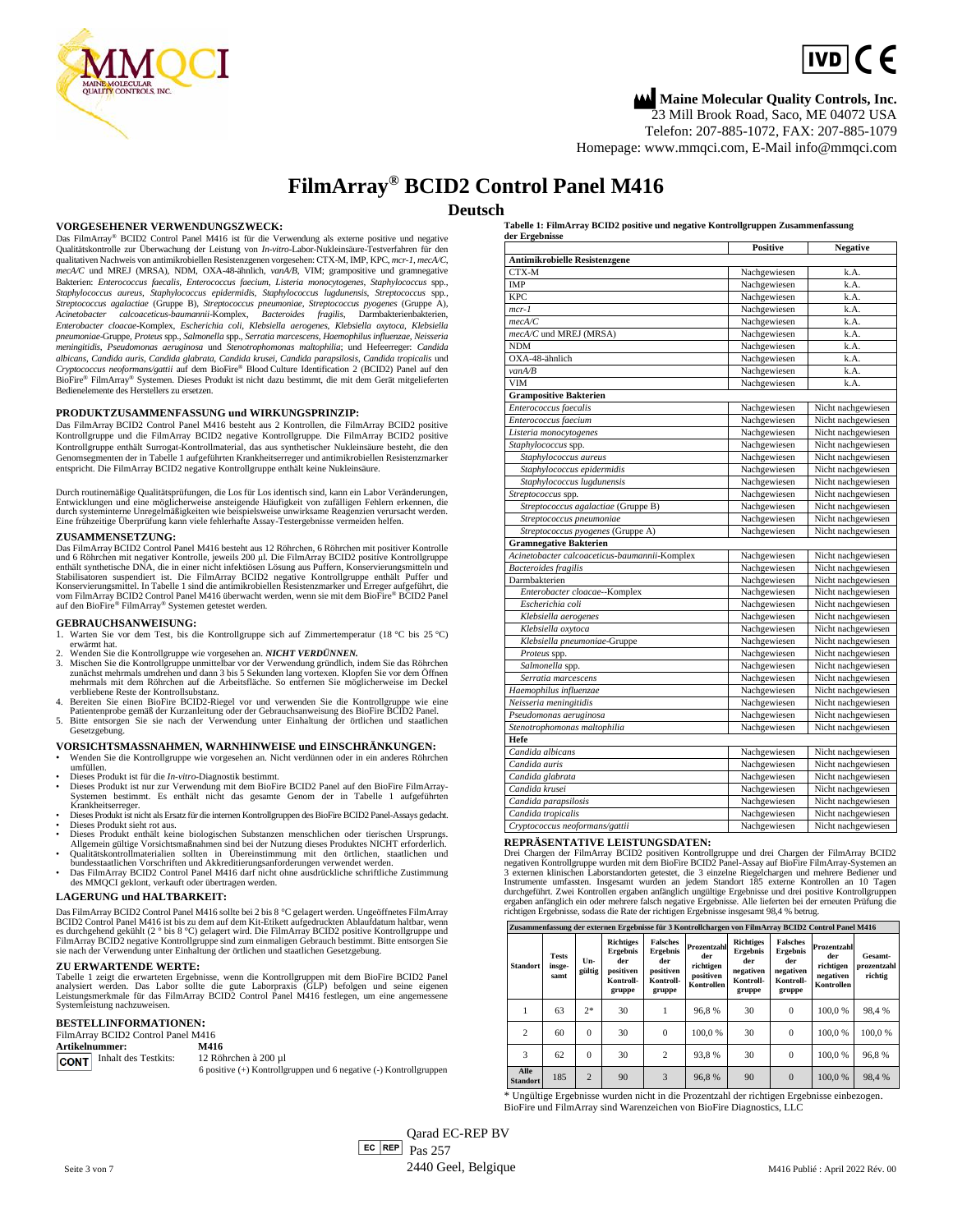

# $IVD$   $C$   $E$

**Maine Molecular Quality Controls, Inc.** 23 Mill Brook Road, Saco, ME 04072 USA Telefono: 207-885-1072, FAX: 207-885-1079 Web[: www.mmqci.com,](http://www.mmqci.com/) E-mail[: info@mmqci.com](mailto:info@mmqci.com)

## **FilmArray® BCID2 Control Panel M416**

**Italiano**

#### **FINALITÀ D'USO:**

FilmArray® BCID2 Control Panel M416 è un controllo esterno di qualità con analisi positive e negative utilizzato per monitorare le prestazioni delle procedure di analisi *in vitro* degli acidi nucleici di laboratorio per l Streptococcus agalactiae (Gruppo B), Streptococcus pneumoniae, Streptococcus pyogenes (Gruppo A),<br>Acinetobacter calcoaceticus-baumannii complex, Bacteroides fragilis, batteri enterici, Enterobacter cloacae complex, Escherichia coli, Klebsiella aerogenes, Klebsiella oxytoca, gruppo Klebsiella<br>pneumoniae, Proteus spp., Salmonella spp., Serratia marcescens, Haemophilus influenzae, Neisseria<br>meningitidis, Pseudomonas aer BioFire® FilmArray®. Questo prodotto non sostituisce i controlli del produttore forniti con il dispositivo.

#### **RIASSUNTO e PRINCIPIO DEL PRODOTTO:**

FilmArrayBCID2 Control Panel M416 si compone di 2 controlli, il controllo positivo FilmArray BCID2 e il controllo negativo FilmArray BCID2. Il controllo positivo FilmArray BCID2 contiene materiale di controllo surrogato composto da acido nucleico sintetico corrispondente a segmenti di genoma degli agenti<br>patogeni e marcatori di resistenza antimicrobica elencati nella Tabella 1. Il controllo negativo FilmArray<br>BCID2 non

Un uso routinario di controlli di qualità che siano coerenti gruppo per gruppo aiuta il laboratorio a identificare cambi, andamenti e aumenti di frequenza di errori casuali dovuti a variazioni nei sistemi di test, come i difetti dei reagenti. Degli esami precoci possono prevenire cicli di esame difettosi.

#### **COMPOSIZIONE:**

FilmArray BCID2 Control Panel M416 è composto da 12 provette, 6 provette di controllo positivo e 6 provette di controllo negativo, da 200 μL ciascuna. Il controllo positivo FilmArray BCID2 contiene DNA sintetico sospeso in una soluzione non infettiva di tamponi, conservanti e stabilizzatori. Il controllo negativo FilmArray BCID2 contiene tamponi e conservanti. La Tabella 1 elenca i marcatori di resistenza antimicrobica e

#### **ISTRUZIONI PER L'USO:**

Lasciare che il controllo da testare acquisisca la temperatura ambiente (18-25 °C).

- 
- 2. Utilizzare il controllo così come fornito. *NON DILUIRE.* 3. Immediatamente prima dell'uso, miscelare accuratamente il controllo, prima capovolgendo la provetta più volte e poi facendola vorticare per 3-5 secondi. Prima di aprire la provetta, sbatterla alcune volte sul tavolo<br>per rimuovere qualsiasi frammento di controllo presente nel tappo.<br>4. Preparare e usare una cartuccia BioFire
- del paziente, secondo la Guida rapida o le Istruzioni per l'uso di BioFire BCID2 Panel.
- 5. Smaltire il tutto dopo l'uso, seguendo le norme locali e nazionali.

#### **PRECAUZIONI, AVVERTENZE e LIMITAZIONI:**

- Utilizzare il controllo così come fornito. Non diluire o trasferire in un'altra provetta.
- Questo prodotto è destinato esclusivamente all'uso diagnostico *in vitro*. Il prodotto è destinato all'uso unicamente con BioFire BCID2 Panel sui sistemi BioFire FilmArray.
- Non contiene l'intero genoma degli agenti patogeni elencati nella Tabella 1. Il prodotto non è destinato all'uso come sostituto dei controlli interni forniti nel test BioFire BCID2
- Panel.
- 
- Il prodotto si presenta rosso. Questo prodotto non contiene alcun materiale biologico di origine animale o umana. NON sono
- richieste precauzioni universali per maneggiare questo prodotto.<br>• I materiali di controllo di qualità devono essere utilizzati seguendo le norme e i requisiti di<br>• certificazione locali, regionali e nazionali.<br>• FilmArray
- scritto esplicito di MMQCI

#### **CONSERVAZIONE e STABILITÀ:**

FilmArray BCID2 Control Panel M416 deve essere conservato a 2-8 °C. Se non aperto, FilmArray BCID2<br>Control Panel M416 è stabile fino alla data di scadenza stampata sull'etichetta del kit, se conservato<br>costantemente in fri

#### **VALORI PREVISTI:**

La Tabella 1 elenca i risultati attesi quando i controlli vengono analizzati da BioFire BCID2 Panel. Il<br>laboratorio deve seguire le buone pratiche di laboratorio (BPL) e stabilire le proprie caratteristiche di<br>prestazione

#### **INFORMAZIONI PER L'ORDINAZIONE:** FilmArray BCID2 Control Panel M416

| M416                                                                                 |
|--------------------------------------------------------------------------------------|
| 12 provette $x 200 \mu L$<br>6 controlli positivi $(+)$ e 6 controlli negativi $(-)$ |
|                                                                                      |

**Tabella 1: Riassunto dei risultati per i controlli positivo e negativo FilmArray BCID2**

| тажна т. кназания истивники рег гелитон рознито е недаито т пипти а |          | Controllo positivo Controllo negativo |
|---------------------------------------------------------------------|----------|---------------------------------------|
| Geni di resistenza antimicrobica                                    |          |                                       |
| CTX-M                                                               | Rilevato | N/A                                   |
| <b>IMP</b>                                                          | Rilevato | N/A                                   |
| <b>KPC</b>                                                          | Rilevato | N/A                                   |
|                                                                     |          |                                       |
| $mcr-1$                                                             | Rilevato | N/A                                   |
| mecA/C                                                              | Rilevato | N/A                                   |
| mecA/C e MREJ (MRSA)                                                | Rilevato | N/A                                   |
| <b>NDM</b>                                                          | Rilevato | N/A                                   |
| OXA-48-like                                                         | Rilevato | N/A                                   |
| van A/B                                                             | Rilevato | N/A                                   |
| <b>VIM</b>                                                          | Rilevato | N/A                                   |
| <b>Batteri Gram-positivi</b>                                        |          |                                       |
| Enterococcus faecalis                                               | Rilevato | Non rilevato                          |
| Enterococcus faecium                                                | Rilevato | Non rilevato                          |
| Listeria monocytogenes                                              | Rilevato | Non rilevato                          |
| Staphylococcus spp.                                                 | Rilevato | Non rilevato                          |
| Staphylococcus aureus                                               | Rilevato | Non rilevato                          |
| Staphylococcus epidermidis                                          | Rilevato | Non rilevato                          |
| Staphylococcus lugdunensis                                          | Rilevato | Non rilevato                          |
| Streptococcus spp.                                                  | Rilevato | Non rilevato                          |
| Streptococcus agalactiae (Gruppo B)                                 | Rilevato | Non rilevato                          |
| Streptococcus pneumoniae                                            | Rilevato | Non rilevato                          |
| Streptococcus pyogenes (Gruppo A)                                   | Rilevato | Non rilevato                          |
| <b>Batteri Gram-negativi</b>                                        |          |                                       |
| Acinetobacter calcoaceticus-baumannii complex                       | Rilevato | Non rilevato                          |
| <b>Bacteroides</b> fragilis                                         | Rilevato | Non rilevato                          |
| Batteri enterici                                                    | Rilevato | Non rilevato                          |
| Enterobacter cloacae complex                                        | Rilevato | Non rilevato                          |
| Escherichia coli                                                    | Rilevato | Non rilevato                          |
| Klebsiella aerogenes                                                | Rilevato | Non rilevato                          |
| Klebsiella oxytoca                                                  | Rilevato | Non rilevato                          |
| Gruppo Klebsiella pneumoniae                                        | Rilevato | Non rilevato                          |
| Proteus spp.                                                        | Rilevato | Non rilevato                          |
| Salmonella spp.                                                     | Rilevato | Non rilevato                          |
| Serratia marcescens                                                 | Rilevato | Non rilevato                          |
| Haemophilus influenzae                                              | Rilevato | Non rilevato                          |
| Neisseria meningitidis                                              | Rilevato | Non rilevato                          |
| Pseudomonas aeruginosa                                              | Rilevato | Non rilevato                          |
| Stenotrophomonas maltophilia                                        | Rilevato | Non rilevato                          |
| Lieviti                                                             |          |                                       |
| Candida albicans                                                    |          |                                       |
|                                                                     | Rilevato | Non rilevato                          |
| Candida auris                                                       | Rilevato | Non rilevato                          |
| Candida glabrata                                                    | Rilevato | Non rilevato                          |
| Candida krusei                                                      | Rilevato | Non rilevato                          |
| Candida parapsilosis                                                | Rilevato | Non rilevato                          |
| Candida tropicalis                                                  | Rilevato | Non rilevato                          |
| Cryptococcus neoformans/gattii                                      | Rilevato | Non rilevato                          |

#### **DATI RAPPRESENTATIVI SULLA PRESTAZIONE:**

Sono stati testati tre lotti di controllo positivo FilmArray BCID2 e tre lotti di controllo negativo FilmArray BCID2 utilizzando il test BioFire BCID2 Panel sui sistemi BioFire FilmArray in 3 laboratori clinici esterni, comprendenti 3 lotti di cartucce univoci e più operatori e strumenti. Sono stati testati 185 controlli esterni in totale in un arco di 10 giorni in ogni sito. Due controlli hanno dato risultati iniziali non validi e tre controlli positivi hanno dato 1 o più risultati iniziali falsi negativi. Tutti hanno fornito i risultati corretti alla ripetizione del test per un tasso complessivo di risultati corretti del 98,4%.

| Riassunto dei risultati esterni per 3 lotti di controllo di FilmArray BCID2 Control Panel M416 |                       |                |                                                           |                                                           |                                      |                                                                        |                                                                  |                                                      |                                   |
|------------------------------------------------------------------------------------------------|-----------------------|----------------|-----------------------------------------------------------|-----------------------------------------------------------|--------------------------------------|------------------------------------------------------------------------|------------------------------------------------------------------|------------------------------------------------------|-----------------------------------|
| <b>Sito</b>                                                                                    | <b>Test</b><br>totali | Non<br>valido  | <b>Risultato</b><br>corretto del<br>controllo<br>positivo | Risultato<br>non<br>corretto del<br>controllo<br>positivo | Percentuale<br>controllo<br>positivo | <b>Risultato</b><br>corretta del corretto del<br>controllo<br>negativo | <b>Risultato</b><br>non<br>corretto del<br>controllo<br>negativo | Percentuale<br>corretta del<br>controllo<br>negativo | Percentuale<br>totale<br>corretta |
|                                                                                                | 63                    | $2*$           | 30                                                        |                                                           | 96.8%                                | 30                                                                     | $\Omega$                                                         | 100.0%                                               | 98.4%                             |
| $\overline{c}$                                                                                 | 60                    | $\theta$       | 30                                                        | $\Omega$                                                  | 100.0%                               | 30                                                                     | $\Omega$                                                         | 100.0%                                               | 100.0%                            |
| 3                                                                                              | 62                    | $\theta$       | 30                                                        | $\overline{2}$                                            | 93,8%                                | 30                                                                     | $\Omega$                                                         | 100.0%                                               | 96.8%                             |
| Tutti<br>i siti                                                                                | 185                   | $\overline{2}$ | 90                                                        | 3                                                         | 96.8%                                | 90                                                                     | $\Omega$                                                         | 100.0%                                               | 98.4%                             |

\* I risultati non validi non sono stati inclusi nella percentuale corretta.

BioFire e FilmArray sono marchi di BioFire Diagnostics, LLC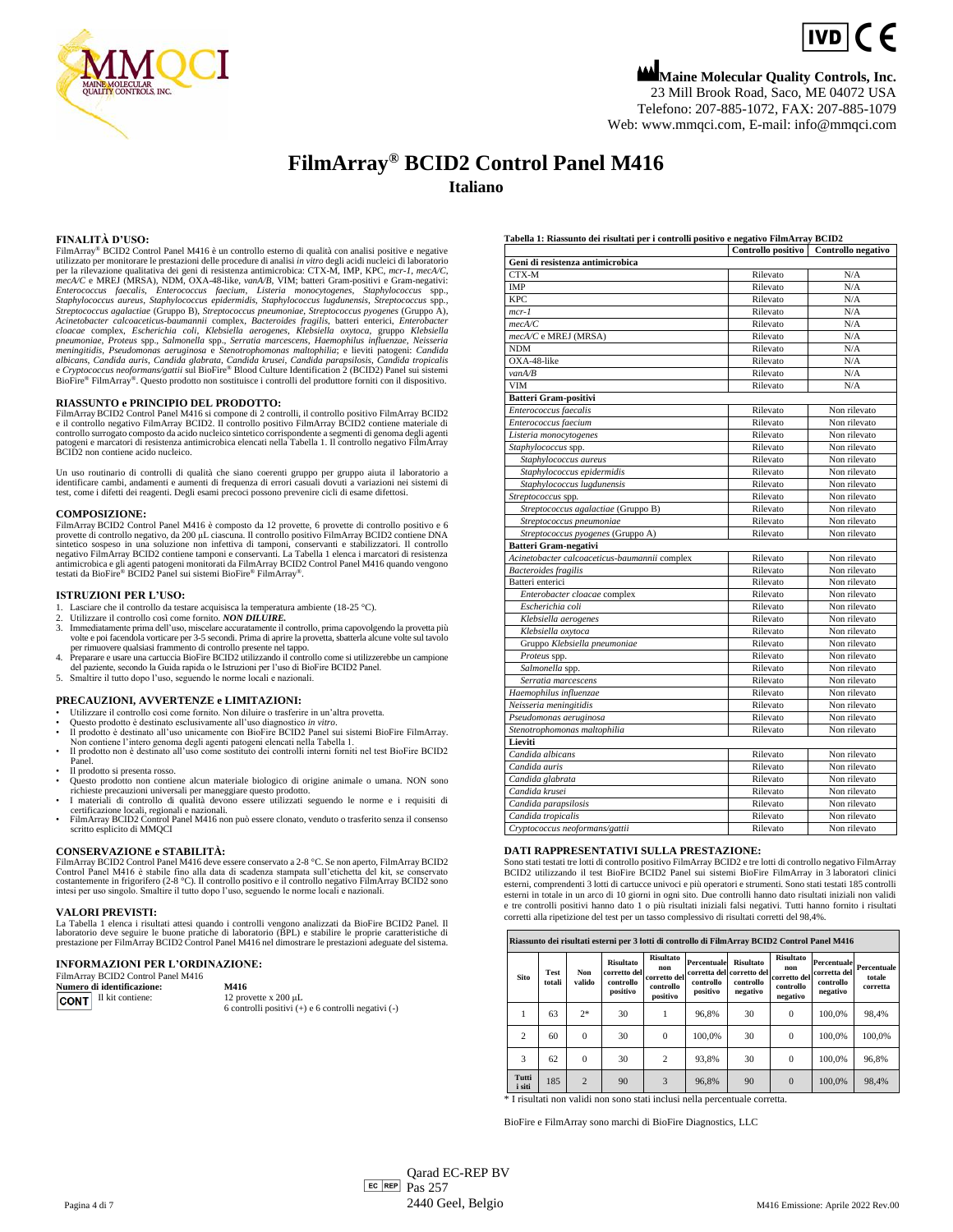

 $IVD$   $C$   $E$ 

**Maine Molecular Quality Controls, Inc.** 23 Mill Brook Road, Saco, ME 04072 EUA Telefone: 207-885-1072, FAX: 207-885-1079 Website[: www.mmqci.com,](http://www.mmqci.com/) E-mail[: info@mmqci.com](mailto:info@mmqci.com)

## **FilmArray® BCID2 Control Panel M416 Português**

#### **UTILIZAÇÃO PREVISTA:**

O FilmArray® BCID2 Control Panel M416 destina-se a ser utilizado como um controlo de qualidade externo positivo e negativo testado para monitorizar o desempenho dos procedimentos de teste do ácido nucleico *in vitro* em laboratório para a deteção qualitativa de genes de resistência antimicrobiana: CTX-<br>M, IMP, KPC, *mcr-1, mecA/C, mecA/C* e MREJ (MRSA), NDM, tipo OXA-48, *vanA/B*, VIM; bactérias Gram-positivas e Gram-negativas: *Enterococcus faecalis*, *Enterococcus faecium*, *Listeria monocytogenes*, Staphylococcus spp., Staphylococcus aureus, Staphylococcus epidermidis, Staphylococcus lugdunensis,<br>Streptococcus spp., Streptococcus agalactiae (Grupo B), Streptococcus pneumoniae, Streptococcus *pyogenes* (Grupo A), complexo *Acinetobacter calcoaceticus-baumannii*, *Bacteroides fragilis*, bactérias entéricas, complexo *Enterobacter cloacae, Escherichia coli, Klebsiella aerogenes, Klebsiella oxytoca,*<br>grupo *Klebsiella pneumoniae, Proteus s*pp., *Salmonella s*pp., *Serratia marcescens, Haemophilus influenzae*, *Neisseria meningitidis*, *Pseudomonas aeruginosa* e *Stenotrophomonas maltophilia*; e agentes patogénicos da levedura: *Candida albicans, Candida auris, Candida glabrata, Candida krusei, Candida*<br>*parapsilosis, Candida tropicalis e Cryptococcus neoformans/gattii no BioFire® Blood Culture* Identification 2 (BCID2) Panel dos sistemas BioFire® FilmArray®. Este produto não se destina a substituir os controlos do fabricante fornecidos com o aparelho.

#### **RESUMO e PRINCÍPIO DO PRODUTO:**

O FilmArray BCID2 Control Panel M416 é composto por 2 controlos: o Controlo Positivo do FilmArray BCID2 e o Controlo Negativo do FilmArray BCID2 contém<br>BCID2 e o Controlo Negativo do FilmArray BCID2. O Controlo Positivo do

A utilização regular de controlos de qualidade que são consistentes de lote para lote auxilia o laboratório<br>na identificação de alterações, tendências e crescente frequência de erros aleatórios causados por variações<br>no si sucedidos.

#### **COMPOSIÇÃO:**

O FilmArrayBCID2 Control Panel M416 é composto por 12 tubos, 6 tubos de controlo positivo e 6 tubos de controlo negativo, de 200μL cada. O Controlo Positivo do FilmArray BCID2 contém ADN sintético suspenso numa solução não infecciosa de tampões, conservantes e estabilizadores. O Controlo Negativo do FilmArray BCID2 contém tampões e conservantes. A tabela 1 lista os marcadores de resistência antimicrobiana e agentes patogénicos que são monitorizados pelo FilmArray BCID2 Control Panel M416<br>aquando do teste pelo BioFire® BCID2 Panel nos sistemas BioFire® FilmArray®.

#### **INSTRUÇÕES DE UTILIZAÇÃO:**

- 1. Deixe o controlo ser testado para chegar à temperatura ambiente (18–25 °C). 2. Use o controlo conforme fornecido. *NÃO DILUIR.*
- 
- 3. Imediatamente antes da utilização, misture bem o controlo, invertendo, primeiro, o tubo várias vezes<br>e agitando-o depois em vórtex durante 3 a 5 segundos. Antes de abrir o tubo, bata várias vezes<br>levemente com o mesmo n
- aciente, de acordo com o Guia de consulta rápida do BioFire BCID2 Panel ou com as Instruções de utilização.
- 5. Descartar após utilização, de acordo com os regulamentos locais e federais onde se encontra.

#### **PRECAUÇÕES, ADVERTÊNCIAS e LIMITAÇÕES:**

- Use o controlo conforme fornecido. Não dilua ou transfira para outro tubo. Este produto destina-se apenas a uma utilização diagnóstica *in vitro*.
- 
- Este produto destina-se apenas a ser utilizado com o BioFire BCID2 Panel nos sistemas BioFire FilmArray. Não contém todo o genoma dos agentes patogénicos enumerados na tabela 1.
- Este produto não se destina a ser utilizado como substituto dos controlos internos fornecidos no ensaio do BioFire BCID2 Panel.
- Este produto apresenta-se na cor vermelha
- Este produto não contém qualquer material biológico de origem humana ou animal. Ao manusear este produto NÃO é necessário utilizar as Precauções Universais.
- Devem ser utilizados materiais de controlo de qualidade de acordo com os regulamentos locais, estaduais, federais e os requisitos de acreditação. • O FilmArray BCID2 Control Panel M416 não pode ser clonado, vendido ou transferido sem o
- consentimento explícito por escrito da MMQCI.

#### **ARMAZENAMENTO e ESTABILIDADE:**

O FilmArray BCID2 Control Panel M416 deve ser armazenado a uma temperatura de 2–8 °C. O FilmArray BCID2 Control Panel M416 não aberto é estável até à data de validade impressa no rótulo do kit quando conservado refrigerado de forma consistente (2–8 °C). O Controlo Positivo do FilmArray BCID2 e o Controlo Negativo do FilmArray BCID2 são para uso único. Descartar após utilização, de acordo com os regulamentos locais e federais onde se encontra.

#### **VALORES ESPERADOS:**

A tabela 1 lista os resultados esperados quando os controlos são analisados pelo BioFire BCID2 Panel. O laboratório deverá seguir as Boas Práticas Laboratoriais (BPL) e estabelecer as suas próprias características de desempenho para o FilmArray BCID2 Control Panel M416 para demonstrar um desempenho adequado do sistema.

#### **INFORMAÇÕES PARA ENCOMENDA:**

| FilmArray BCID2 Control Panel M416 |                           |                                                           |  |  |  |
|------------------------------------|---------------------------|-----------------------------------------------------------|--|--|--|
|                                    | Número da Peca:           | M416                                                      |  |  |  |
|                                    | <b>CONT</b> O kit contém: | 12 tubos x $200 \mu L$                                    |  |  |  |
|                                    |                           | 6 controlos positivos $(+)$ e 6 controlos negativos $(-)$ |  |  |  |

**Tabela 1: Resumo dos resultados dos Controlos Positivo e Negativo do FilmArray BCID2**

|                                                                                                | <b>Controlo Positivo</b> | <b>Controlo Negativo</b>                        |
|------------------------------------------------------------------------------------------------|--------------------------|-------------------------------------------------|
| Genes de resistência antimicrobiana                                                            |                          |                                                 |
| CTX-M                                                                                          | Detected (Detetado)      | $N/A$ $(N/A)$                                   |
| <b>IMP</b>                                                                                     | Detected (Detetado)      | N/A (N/A)                                       |
| <b>KPC</b>                                                                                     | Detected (Detetado)      | $N/A$ $(N/A)$                                   |
| $mcr-1$                                                                                        | Detected (Detetado)      | $N/A$ $(N/A)$                                   |
| mecA/C                                                                                         | Detected (Detetado)      | N/A (N/A)                                       |
| mecA/C e MREJ (MRSA)                                                                           | Detected (Detetado)      | $N/A$ $(N/A)$                                   |
| <b>NDM</b>                                                                                     | Detected (Detetado)      | N/A (N/A)                                       |
| Tipo OXA-48                                                                                    | Detected (Detetado)      | N/A (N/A)                                       |
| van A/B                                                                                        | Detected (Detetado)      | N/A (N/A)                                       |
| <b>VIM</b>                                                                                     | Detected (Detetado)      | N/A (N/A)                                       |
| Bactérias gram-positivas                                                                       |                          |                                                 |
| Enterococcus faecalis                                                                          |                          | Detected (Detetado) Not Detected (Não detetado) |
| Enterococcus faecium                                                                           | Detected (Detetado)      | Not Detected (Não detetado)                     |
| Listeria monocytogenes                                                                         | Detected (Detetado)      | Not Detected (Não detetado)                     |
| Staphylococcus spp.                                                                            | Detected (Detetado)      | Not Detected (Não detetado)                     |
| Staphylococcus aureus                                                                          |                          | Detected (Detetado) Not Detected (Não detetado) |
| Staphylococcus epidermidis                                                                     |                          | Detected (Detetado) Not Detected (Não detetado) |
| Staphylococcus lugdunensis                                                                     |                          | Detected (Detetado) Not Detected (Não detetado) |
| Streptococcus spp.                                                                             | Detected (Detetado)      | Not Detected (Não detetado)                     |
| Streptococcus agalactiae (Grupo B)                                                             | Detected (Detetado)      | Not Detected (Não detetado)                     |
| Streptococcus pneumoniae                                                                       | Detected (Detetado)      | Not Detected (Não detetado)                     |
| Streptococcus pyogenes (Grupo A)                                                               | Detected (Detetado)      | Not Detected (Não detetado)                     |
| Bactérias gram-negativas                                                                       |                          |                                                 |
| Complexo Acinetobacter calcoaceticus-baumannii Detected (Detetado) Not Detected (Não detetado) |                          |                                                 |
| <b>Bacteroides</b> fragilis                                                                    | Detected (Detetado)      | Not Detected (Não detetado)                     |
| Bactérias entéricas                                                                            |                          | Detected (Detetado) Not Detected (Não detetado) |
| Complexo Enterobacter cloacae                                                                  |                          | Detected (Detetado) Not Detected (Não detetado) |
| Escherichia coli                                                                               |                          | Detected (Detetado) Not Detected (Não detetado) |
| Klebsiella aerogenes                                                                           |                          | Detected (Detetado) Not Detected (Não detetado) |
| Klebsiella oxytoca                                                                             |                          | Detected (Detetado) Not Detected (Não detetado) |
| Grupo Klebsiella pneumoniae                                                                    | Detected (Detetado)      | Not Detected (Não detetado)                     |
| Proteus spp.                                                                                   | Detected (Detetado)      | Not Detected (Não detetado)                     |
| Salmonella spp.                                                                                | Detected (Detetado)      | Not Detected (Não detetado)                     |
| Serratia marcescens                                                                            | Detected (Detetado)      | Not Detected (Não detetado)                     |
| Haemophilus influenzae                                                                         | Detected (Detetado)      | Not Detected (Não detetado)                     |
| Neisseria meningitidis                                                                         | Detected (Detetado)      | Not Detected (Não detetado)                     |
| Pseudomonas aeruginosa                                                                         | Detected (Detetado)      | Not Detected (Não detetado)                     |
| Stenotrophomonas maltophilia                                                                   | Detected (Detetado)      | Not Detected (Não detetado)                     |
| <b>Leveduras</b>                                                                               |                          |                                                 |
| Candida albicans                                                                               |                          | Detected (Detetado) Not Detected (Não detetado) |
| Candida auris                                                                                  |                          | Detected (Detetado) Not Detected (Não detetado) |
| Candida glabrata                                                                               |                          | Detected (Detetado) Not Detected (Não detetado) |
| Candida krusei                                                                                 |                          | Detected (Detetado) Not Detected (Não detetado) |
| Candida parapsilosis                                                                           |                          | Detected (Detetado) Not Detected (Não detetado) |
| Candida tropicalis                                                                             |                          | Detected (Detetado) Not Detected (Não detetado) |
| Cryptococcus neoformans/gattii                                                                 |                          | Detected (Detetado) Not Detected (Não detetado) |

**DADOS DE DESEMPENHO REPRESENTATIVOS:**

Três lotes de Controlo Positivo do FilmArray BCID2 e três lotes de Controlo Negativo do FilmArray em<br>BCID2 foram testados usando o ensaio do BioFire BCID2 Panel em sistemas BioFire FilmArray em<br>3 laboratórios clínicos exte

|                                     | Resumo dos resultados externos para 3 lotes de controlo de FilmArray BCID2 Control Panel M416 |                 |                                         |                                                                          |                                                        |                                         |                                                               |                                                        |                                      |  |
|-------------------------------------|-----------------------------------------------------------------------------------------------|-----------------|-----------------------------------------|--------------------------------------------------------------------------|--------------------------------------------------------|-----------------------------------------|---------------------------------------------------------------|--------------------------------------------------------|--------------------------------------|--|
| Local                               | Total<br>de<br>testes                                                                         | <b>Inválido</b> | <b>Resultado</b><br>positivo<br>correto | <b>Resultado</b><br>de controlo   de controlo  <br>positivo<br>incorreto | Percenta-<br>gem de<br>controlo<br>positivo<br>correto | <b>Resultado</b><br>negativo<br>correto | Resultado<br>de controlo de controlo<br>negativo<br>incorreto | Percenta-<br>gem de<br>controlo<br>negativo<br>correto | Percentage<br>m total de<br>corretos |  |
| 1                                   | 63                                                                                            | $2*$            | 30                                      | 1                                                                        | 96.8%                                                  | 30                                      | $\mathbf{0}$                                                  | 100.0%                                                 | 98.4%                                |  |
| $\overline{c}$                      | 60                                                                                            | $\mathbf{0}$    | 30                                      | $\mathbf{0}$                                                             | 100.0%                                                 | 30                                      | $\mathbf{0}$                                                  | 100.0%                                                 | 100.0%                               |  |
| 3                                   | 62                                                                                            | $\Omega$        | 30                                      | $\overline{c}$                                                           | 93,8%                                                  | 30                                      | $\Omega$                                                      | 100.0%                                                 | 96.8%                                |  |
| <b>Todos</b><br><b>OS</b><br>locais | 185                                                                                           | $\overline{2}$  | 90                                      | 3                                                                        | 96.8%                                                  | 90                                      | $\mathbf{0}$                                                  | 100.0%                                                 | 98.4%                                |  |

\*Os resultados inválidos não foram incluídos na percentagem de corretos.

BioFire e FilmArray são marcas comerciais da BioFire Diagnostics, LLC

Página 5 de 7 **EC REP** Qarad EC-REP BV  $\begin{array}{|c|c|c|}\n\hline\n\text{EC} & \text{REP} & \text{Pas} & 257 \\
\hline\n\end{array}$ 2440 Geel, Bélgica M416 Edição: Abril 2022 Rev.00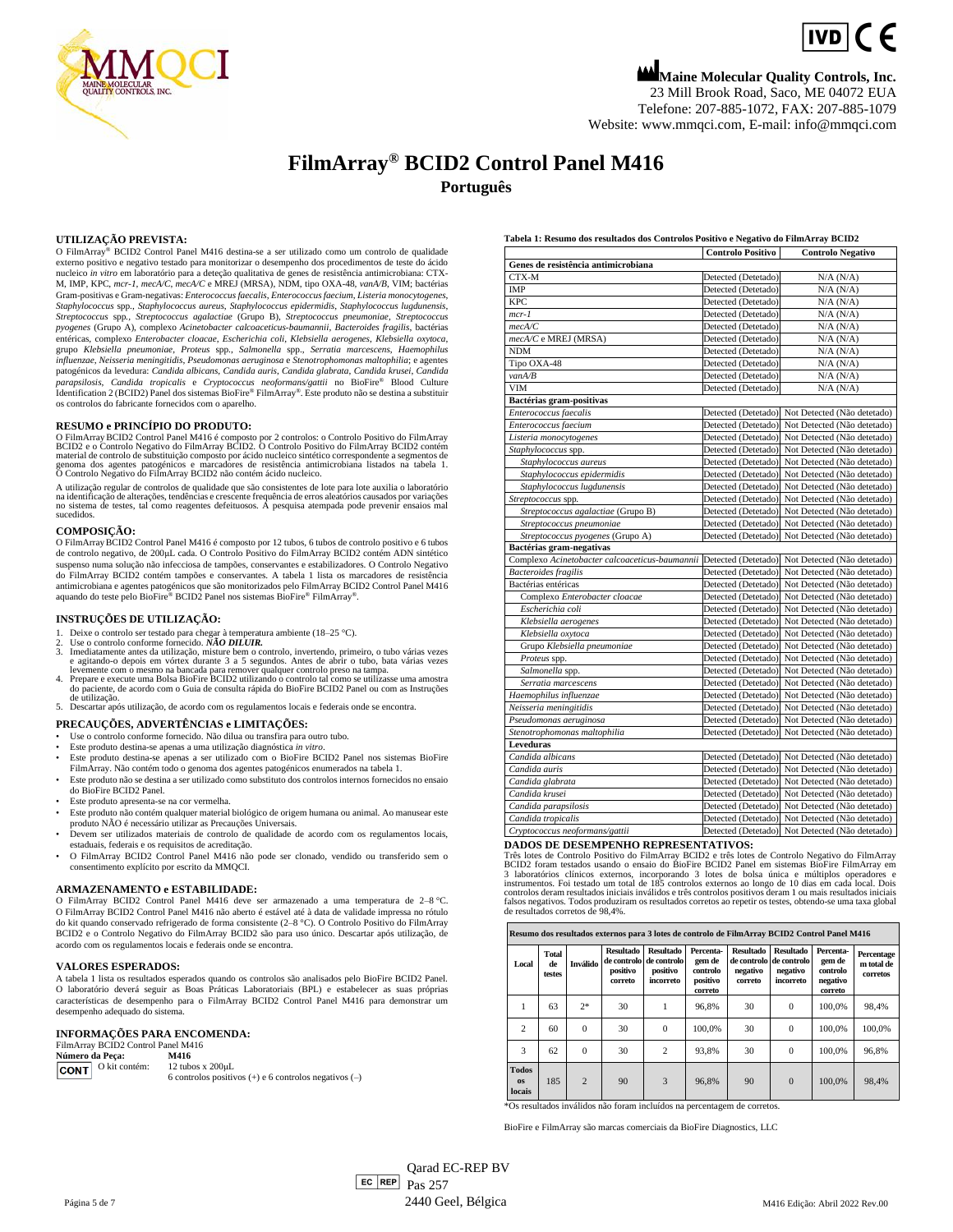

# $\boxed{IVD}$  (  $\in$

**Maine Molecular Quality Controls, Inc.** 23 Mill Brook Road, Saco, ME 04072 EUA

Telefone: 207-885-1072, FAX: 207-885-1079 Website[: www.mmqci.com,](http://www.mmqci.com/) E-mail[: info@mmqci.com](mailto:info@mmqci.com)

## **FilmArray® BCID2 Control Panel M416**

**Español**

**USO PREVISTO:**

El FilmArray® BCID2 Control Panel M416 está indicado para su uso como control de calidad analítico positivo y negativo externo para supervisar el rendimiento de los procedimientos de análisis en laboratorio con ácidos nucleicos *in vitro* para la detección cualitativa de genes de resistencia a los antimicrobianos: CTX-M, IMP, KPC, *mcr-1*, *mecA/C*, *mecA/C* y MREJ (MRSA), NDM, de tipo OXA-48*, vanA/B*, VIM; bacterias grampositivas y gramnegativas: *Enterococcus faecalis, Enterococcus faecium, Listeria*<br>monocytogenes, Staphylococcus spp., Staphylococcus aureus, Staphylococcus epidermidis, Staphylococcus lugdunensis, Streptococcus spp., Streptococcus agalactiae (grupo B), Streptococcus<br>pneumoniae, Streptococcus pyogenes (grupo A), complejo Acinetobacter calcoaceticus-baumannii , *Bacteroides fragilis*, bacterias intestinales, complejo *Enterobacter cloacae*, *Escherichia coli*, *Klebsiella*  aerogenes, Klebsiella oxytoca, grupo Klebsiella pneumoniae, Proteus spp., Salmonella spp., Serratia<br>marcescens, Haemophilus influenzae, Neisseria meningitidis, Pseudomonas aeruginosa y<br>Stenotrophomonas maltophilia; y *neoformans/gattii* en BioFire® Blood Culture Identification 2 (BCID2) Panel en los sistemas BioFire® FilmArray®. Este producto no pretende sustituir los controles del fabricante suministrados con el dispositivo.

#### **RESUMEN y PRINCIPIOS DEL PRODUCTO:**

FilmArray BCID2 Control Panel M416 está compuesto por 2 controles, FilmArray BCID2 Positive Control y FilmArray BCID2 Negative Control. FilmArray BCID2 Positive Control contiene material de control indirecto compuesto por ácido nucleico sintético correspondiente a segmentos del genoma de los patógenos y marcadores de resistencia antimicrobiana que se enumeran en la Tabla 1. FilmArray BCID2 Negative Control no contiene ácido nucleico.

El uso rutinario de controles de calidad que son constantes entre un lote y otro ayudan al laboratorio a identificar cambios, tendencias y mayor frecuencia de errores aleatorios causados por variaciones en el sistema de pruebas, como reactivos con fallos. La investigación temprana puede prevenir ensayos fallidos.

#### **COMPOSICIÓN:**

FilmArrayBCID2 Control Panel M416 se compone de 12 tubos, 6 tubos de control positivo y 6 tubos de control negativo, de 200 μL cada uno. FilmArray BCID2 Positive Control contiene ADN sintético sus en una solución no infecciosa de tampones, conservantes y estabilizadores. FilmArray BCID2 Negative Control contiene tampones y conservantes. La Tabla 1 enumera los marcadores de resistencia a los antimicrobianos y los patógenos que supervisa FilmArray BCID2 Control Panel M416 cuando se analizan con BioFire® BCID2 Panel en los sistemas BioFire® FilmArray®.

#### **INSTRUCCIONES DE USO:**

- Espere a que el control que se va a analizar alcance la temperatura ambiente (18 °C a 25 °C).
- 2. Utilice el control tal como se suministra. *NO DILUIR.* 3. Inmediatamente antes de usarlo, mezcle bien el control, primero invirtiendo el tubo varias veces y luego agitándolo en vórtex entre 3 y 5 segundos. Antes de abrirlo, golpee suavemente el tubo varias
- veces sobre la mesa para liberar cualquier resto de control que haya quedado atrapado en el tapón. 4. Prepare y procese un cartucho BioFire BCID2 utilizando el control como lo haría con una muestra de
- paciente, de acuerdo con la Guía Rápida de BioFire BCID2 Panel o las Instrucciones de uso. 5. Después de su uso, deben desecharse según las normas locales y federales.

#### **PRECAUCIONES, ADVERTENCIAS y LIMITACIONES:**

- Utilice el control tal como se suministra. No lo diluya ni lo transfiera a otro tubo.
- Este producto está destinado solo para uso diagnóstico *in vitro*.
- Este producto solo se puede utilizar con BioFire BCID2 Panel en los sistemas BioFire FilmArray. No contiene el genoma completo de los agentes patógenos que figuran en el cuadro 1. • Este producto no sustituye los controles internos proporcionados en el análisis BioFire BCID2 Panel.
- Este producto tiene color rojo.
- Este producto no contiene ningún material biológico de origen humano ni animal. No se necesita seguir normas de bioseguridad al manipular este producto.
- Los materiales de control de calidad deben utilizarse de acuerdo con la normativa local, estatal y federal y con los requisitos de acreditación.
- FilmArray BCID2 Control Panel M416 no se puede clonar, vender ni transferir sin el consentimiento explícito y por escrito de MMQCI.

#### **ALMACENAMIENTO y ESTABILIDAD:**

FilmArray BCID2 Control Panel M416 debe almacenarse a una temperatura de entre 2 y 8 °C. FilmArray BCID2 Control Panel M416 sin abrir es estable hasta la fecha de caducidad impresa en la etiqueta del kit cuando se almacena refrigerado de forma ininterrumpida (2° a 8 °C). FilmArray BCID2 Positive Control y FilmArray BCID2 Negative Control son de un solo uso. Después de su uso, deben desecharse según las normas locales y federales.

#### **VALORES ESPERADOS:**

La Tabla 1 recoge los resultados esperados cuando los controles se analizan con BioFire BCID2 Panel. El laboratorio debe seguir las Buenas Prácticas de Laboratorio (BPL) y establecer sus propias características de rendimiento para FilmArray BCID2 Control Panel M416 a la hora de demostrar un rendimiento adecuado del sistema.

#### **INFORMACIÓN PARA PEDIDOS:**

|  | FilmArray BCID2 Control Panel M416       |                                                           |
|--|------------------------------------------|-----------------------------------------------------------|
|  | Número de pieza:                         | M416                                                      |
|  | <b>CONT</b> El kit incluye lo siguiente: | 12 tubos x $200 \mu L$                                    |
|  |                                          | 6 controles positivos $(+)$ y 6 controles negativos $(-)$ |

**Tabla 1: FilmArray BCID2 Positive & Negative Control Resumen de resultados**

|                                                | Control positivo | Control negativo |
|------------------------------------------------|------------------|------------------|
| Genes de resistencia a los antimicrobianos     |                  |                  |
| CTX-M                                          | Detectado        | N/A              |
| IMP                                            | Detectado        | N/A              |
| <b>KPC</b>                                     | Detectado        | N/A              |
| $mcr-1$                                        | Detectado        | N/A              |
| mecA/C                                         | Detectado        | N/A              |
| mecA/C y MREJ (MRSA)                           | Detectado        | N/A              |
| <b>NDM</b>                                     | Detectado        | N/A              |
| De tipo OXA-48                                 | Detectado        | N/A              |
| van A/B                                        | Detectado        | N/A              |
| <b>VIM</b>                                     | Detectado        | N/A              |
| <b>Bacterias grampositivas</b>                 |                  |                  |
| Enterococcus faecalis                          | Detectado        | No detectado     |
| Enterococcus faecium                           | Detectado        | No detectado     |
| Listeria monocytogenes                         | Detectado        | No detectado     |
| Staphylococcus spp.                            | Detectado        | No detectado     |
| Staphylococcus aureus                          | Detectado        | No detectado     |
| Staphylococcus epidermidis                     | Detectado        | No detectado     |
| Staphylococcus lugdunensis                     | Detectado        | No detectado     |
| Streptococcus spp.                             | Detectado        | No detectado     |
| Streptococcus agalactiae (Grupo B)             | Detectado        | No detectado     |
| Streptococcus pneumoniae                       | Detectado        | No detectado     |
| Streptococcus pyogenes (Grupo A)               | Detectado        | No detectado     |
| <b>Bacterias gramnegativas</b>                 |                  |                  |
| Complejo Acinetobacter calcoaceticus-baumannii | Detectado        | No detectado     |
| <b>Bacteroides</b> fragilis                    | Detectado        | No detectado     |
| <b>Bacterias</b> intestinales                  | Detectado        | No detectado     |
| Complejo Enterobacter cloacae                  | Detectado        | No detectado     |
| Escherichia coli                               | Detectado        | No detectado     |
| Klebsiella aerogenes                           | Detectado        | No detectado     |
| Klebsiella oxytoca                             | Detectado        | No detectado     |
| Grupo Klebsiella pneumoniae                    | Detectado        | No detectado     |
| Proteus spp.                                   | Detectado        | No detectado     |
| Salmonella spp.                                | Detectado        | No detectado     |
| Serratia marcescens                            | Detectado        | No detectado     |
| Haemophilus influenzae                         | Detectado        | No detectado     |
| Neisseria meningitidis                         | Detectado        | No detectado     |
| Pseudomonas aeruginosa                         | Detectado        | No detectado     |
| Stenotrophomonas maltophilia                   | Detectado        | No detectado     |
| Hongo levaduriforme                            |                  |                  |
| Candida albicans                               | Detectado        | No detectado     |
| Candida auris                                  | Detectado        | No detectado     |
| Candida glabrata                               | Detectado        | No detectado     |
| Candida krusei                                 | Detectado        | No detectado     |
| Candida parapsilosis                           | Detectado        | No detectado     |
| Candida tropicalis                             | Detectado        | No detectado     |
| Cryptococcus neoformans/gattii                 | Detectado        | No detectado     |

#### **DATOS DE RENDIMIENTO REPRESENTATIVOS:**

Se probaron tres lotes de FilmArray BCID2 Positive Control y tres lotes de FilmArray BCID2 Negative Control utilizando el análisis BioFire BCID2 Panel en los sistemas BioFire FilmArray en 3 laboratorios clínicos externos, incorporando 3 lotes únicos de cartuchos y múltiples operadores e instrumentos. Se probaron un total de 185 controles externos durante 10 días en cada centro. Dos controles ofrecieron resultados iniciales no válidos y tres controles positivos ofrecieron uno o más resultados falsos negativos iniciales. Todos ofrecieron resultados correctos al repetir la prueba, lo que arroja una tasa global de resultados correctos del 98,4 %.

|                             | Resumen de los resultados externos de 3 lotes de control de FilmArray BCID2 Control Panel M416 |                |                                                         |                                                           |                                                           |                                                         |                                                           |                                                           |                                      |  |
|-----------------------------|------------------------------------------------------------------------------------------------|----------------|---------------------------------------------------------|-----------------------------------------------------------|-----------------------------------------------------------|---------------------------------------------------------|-----------------------------------------------------------|-----------------------------------------------------------|--------------------------------------|--|
| Centro                      | <b>Total de</b><br>pruebas válido                                                              | No             | <b>Resultado</b><br>correcto del<br>control<br>positivo | <b>Resultado</b><br>incorrecto<br>del control<br>positivo | Porcentaie<br>de<br>corrección<br>del control<br>positivo | <b>Resultado</b><br>correcto del<br>control<br>negativo | <b>Resultado</b><br>incorrecto<br>del control<br>negativo | Porcentaie<br>de<br>corrección<br>del control<br>negativo | Porcentaie<br>total de<br>corrección |  |
|                             | 63                                                                                             | $2*$           | 30                                                      |                                                           | 96,8%                                                     | 30                                                      | $\Omega$                                                  | 100.0%                                                    | 98.4%                                |  |
| $\overline{c}$              | 60                                                                                             | $\theta$       | 30                                                      | $\mathbf{0}$                                              | 100.0%                                                    | 30                                                      | $\Omega$                                                  | 100.0%                                                    | 100.0%                               |  |
| 3                           | 62                                                                                             | $\theta$       | 30                                                      | $\overline{c}$                                            | 93,8%                                                     | 30                                                      | $\Omega$                                                  | 100.0%                                                    | 96,8%                                |  |
| <b>Todos</b> los<br>centros | 185                                                                                            | $\overline{2}$ | 90                                                      | 3                                                         | 96,8%                                                     | 90                                                      | $\Omega$                                                  | 100.0%                                                    | 98,4%                                |  |

\* Los resultados no válidos no se incluyeron en el porcentaje de corrección.

BioFire y FilmArray son marcas comerciales de BioFire Diagnostics, LLC